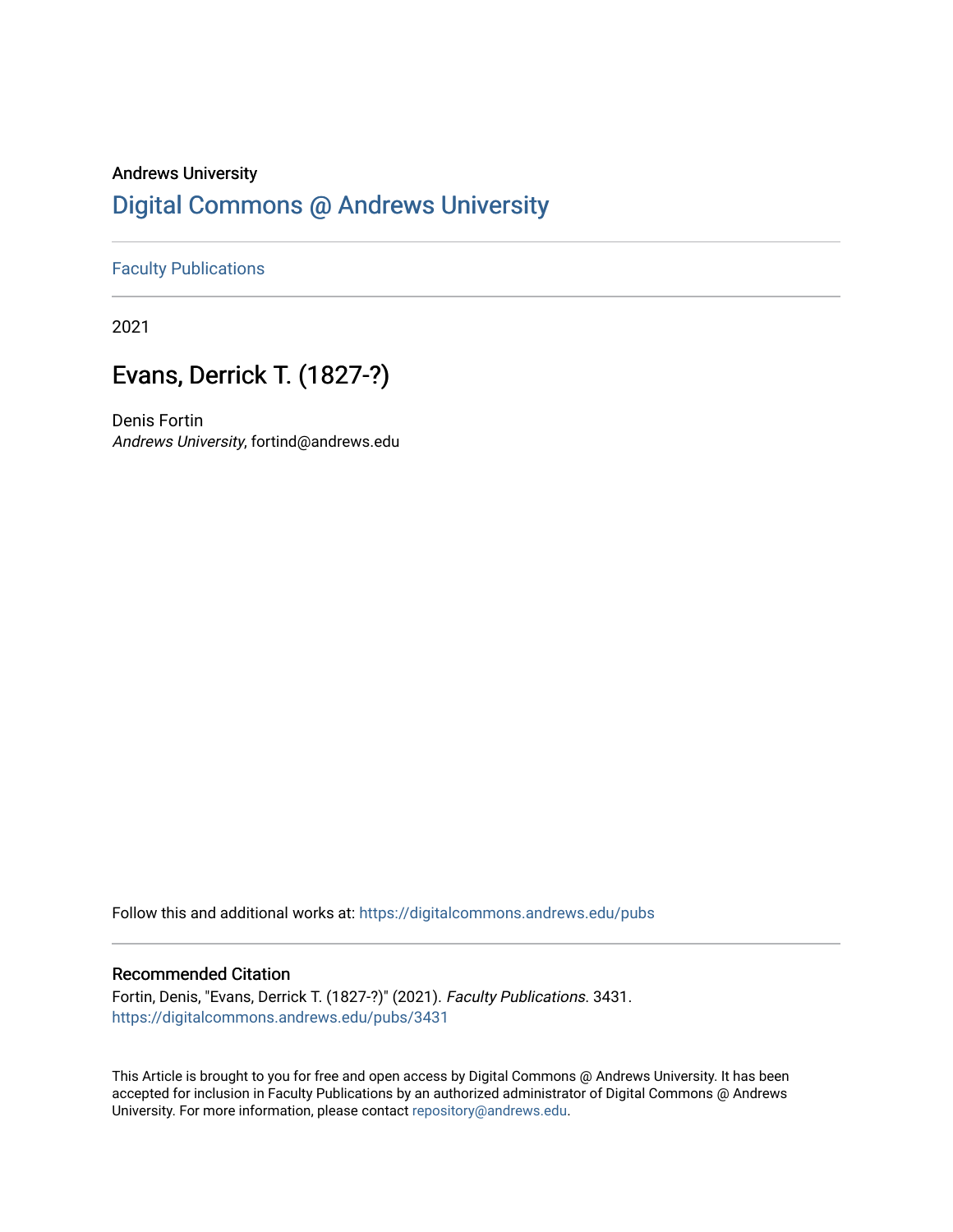

# **Evans, D. T. (1827– ?)**

### **DENIS FORTIN**

Denis Fortin is professor of historical theology at the Seventh-day Adventist Theological Seminary, Andrews University, in Berrien Springs, Michigan. Since joining the seminary faculty in 1994, he has served in several administrative roles, including dean (2006-2013). Among the most recent of his many publications on Adventist history and theology are One in Christ: Biblical Concepts for a Doctrine of Church Unity (Pacific Press, 2018) and the annotated 125th anniversary edition of the Ellen G. White classic, Steps to Christ (Andrews University Press, 2017).

D. T. Evans was the first Seventh-day Adventist minister ordained in Canada.